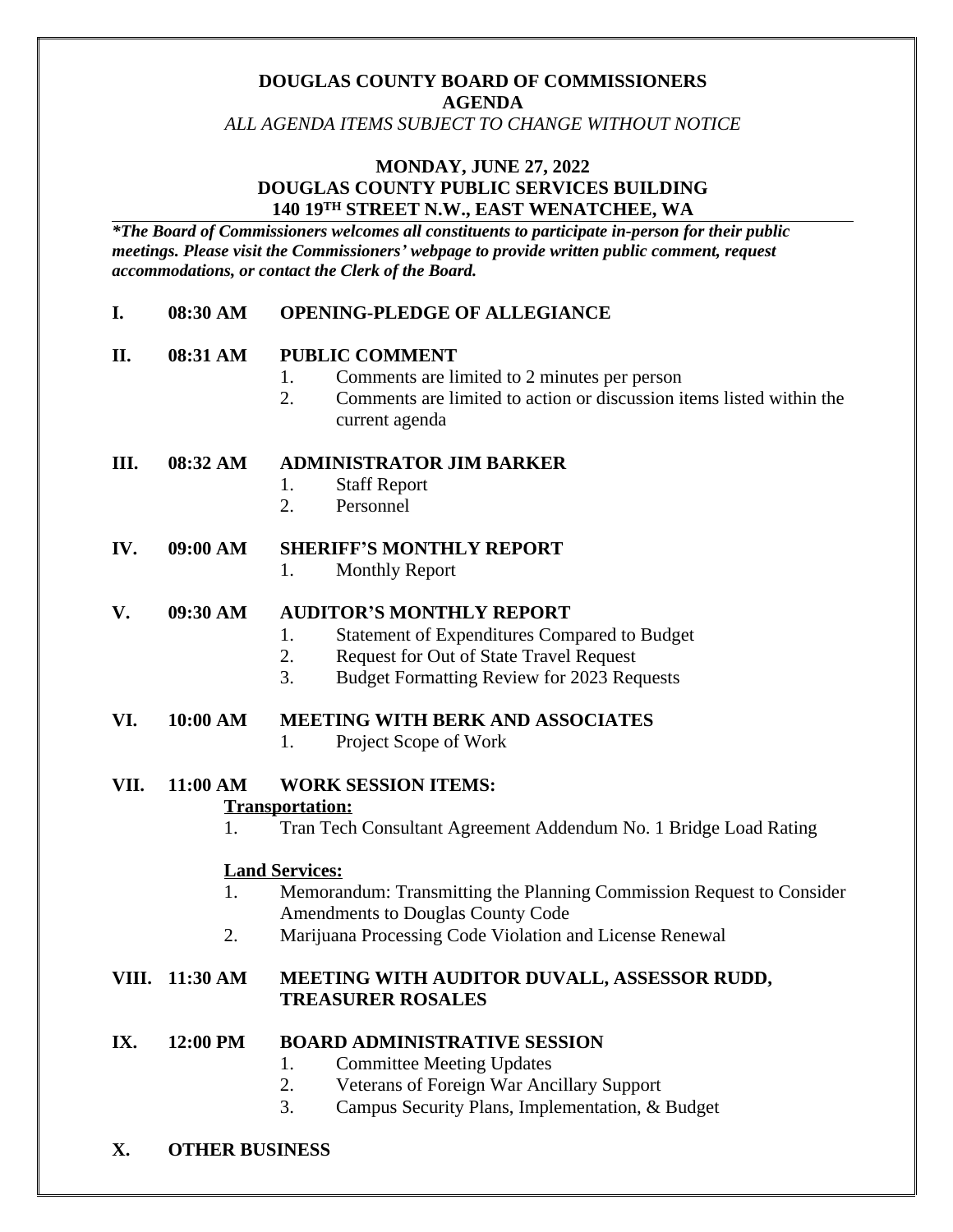# **XI. 12:00 PM** *Special Meeting Informational:* **WSAC VIRTUAL ASSEMBLY MEETING-COMMISSIONERS SUTTON &STRAUB** *(Zoom Meeting)*

**XII. 2:45 PM** *Special Meeting:* **BOARD OF HEALTH MEETING-COMMISSIONER STRAUB & SUTTON** *(DCPSB, 140 19th Street. East Wenatchee, WA 98802)*

#### **TUESDAY, JUNE 28, 2022 DOUGLAS COUNTY COURTHOUSE COMMISSIONERS CHAMBER, 203 RAINIER, WATERVILLE, WA**

*\*The Board of Commissioners welcomes all constituents to participate in-person for their public meetings. Please visit the Commissioners' webpage to provide written public comment, request accommodations, or contact the Clerk of the Board.* 

| 08:30 AM | <b>OPENING-PLEDGE OF ALLEGIANCE</b> |
|----------|-------------------------------------|
|          |                                     |

- **II. 08:31 AM PUBLIC COMMENT**
	- 1. Comments are limited to 2 minutes per person
	- 2. Comments are limited to action or discussion items listed within the current agenda

#### **III. 08:32 AM ADMINISTRATOR JIM BARKER**

- 1. Staff Report
- 2. Personnel
- **IV. 09:00 AM MEETING WITH NCW FAIR MANGER**

#### **V. 09:30 AM TRANSPORTATION AND LAND SERVICES**

#### **Transportation:**

#### 1. **Action Items:**

- Tran Tech Consultant Agreement Addendum No. 1 Bridge Load Rating
- 2. **Discussion Items:** General Updates

#### **Land Services:**

- 1. **Action Items:**
	- No Action Items
- 2. **Discussion Items:** General Update

# **VI. 10:00 AM DOUGLAS COUNTY SOLID WASTE DIRECTOR BECCI PIEPEL**

- 1. Rock Island Recycle Center Capital Improvements Request
- 2. PaintCare Washington Contract Amendment Notation

# **VII. 10:30 AM BOARD ADMINISTRATIVE SESSION**

1. Resolution CE 22-32 & TLS 22-34 Amendments to Douglas County Personnel Policy 4.10.200 & 4.10.300 Employee Appreciation Program